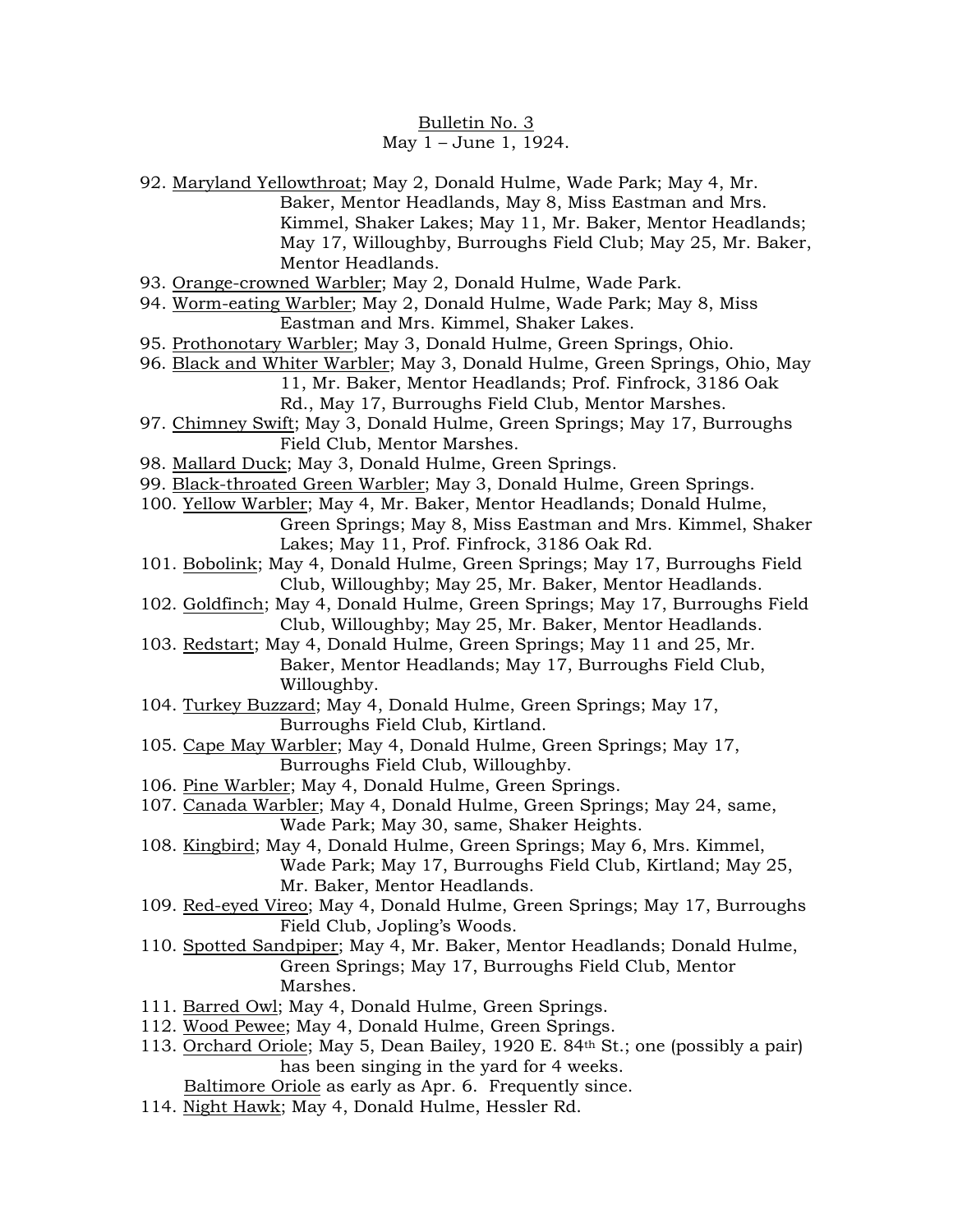- 115. Smith's Longspur; May 8, Miss Eastman and Mrs. Kimmel, Shaker Lakes; May 24, Donald Hulme, Ford Field. This bird is rarely seen in this part of the country. The report comes from two different districts, and the bird was actually observed by five different people.
- 116. Baybreasted Warbler; May 8, Donald Hulme, Wade Park.
- 117. Yellow-throated Warbler; May 8, Miss Eastman and Mrs. Kimmel, Shaker Lake; May 9, Donald Hulme, Rockefeller Park.
- 118. White-crowned Sparrow; May 8, Miss Eastman and Mrs. Kimmel, Shaker Lake; May 17, Burroughs Field Club, Mentor Marshes, and Gates Mill; May 25, Donald Hulme, Little Mountain.
- 119. Blackburnian Warbler; May 8, Miss Eastman and Mrs. Kimmel, Shaker Lake; May 25, Donald Hulme, Little Mountain.
- 120. Northern Parula Warbler; May 8, Miss Eastman and Mrs. Kimmel, Shaker Lake; May 25, Donald Hulme, Little Mountain.
- 121. Chestnut-sided Warbler; May 8, Miss Eastman and Mrs. Kimmel; Donald Hulme, Wade Park.
- 122. Magnolia Warbler; May 9, Donald Hulme, Rockefeller Park; May 11 and 25, Mr. Bailey, Mentor Headlands; May 17, Burroughs Field Club, Jopling's Woods.
- 123. Bank Swallow; May 9, Donald Hulme, Rockefeller Park; May 11 and 25, Mr. Bailey, Mentor Headlands; May 17, Burroughs Field Club, Mentor Marshes.
- 124. Mourning Warbler; May 10, Donald Hulme, Shaker Hts.
- 125. Tennessee Warbler; May 10, Donald Hulme, Shaker Hts.
- 126. Black-throated Blue Warbler; May 10, Donald Hulme, Shaker Hts., May 11, Mr. Bailey, Mentor Headlands.
- 127. Rose-breasted Grosbeak; May 11, Donald Hulme, Brecksville; May 17, Burroughs Field Club, Jopling's Woods.
- 128. Great Blue Heron; May 11, Mr. Bailey, Mentor Headlands; May 17, Burroughs Field Club, Mentor Marshes..
- 129. Whippoorwill; May 11, Mr. Bailey, Mentor Headlands; May 16, Mrs. Gilmore, Chagrin Valley.
- 130. Indigo Bunting; May 11, Donald Hulme, Brecksville; May 17, Burroughs Field Club, Jopling's Woods; May 25, Mr. Bailey, Mentor Headlands.
- 131. Scarlet Tanager; May 11, Donald Hulme, Brecksville; May 17, Burroughs Field Club, Jopling's Woods.
- 132. Black-poll Warbler; May 11, Prof. Finfrock, 3186 Oak Rd.; Donald Hulme, Brecksville.
- 133. Green Heron; May 11, Mr. Baker, Mentor Headlands; May 30, Donald Hulme, Shaker Lake.
- 134. Sora Rail; May 11 and 25, Mr. Baker, Mentor Headlands.
- 135. Long-billed Marsh Wren; May 11, Mr. Baker, Mentor Headlands; May 17, Burroughs Field Club, Mentor Marshes.
- 136. Warbling Vireo; May 16, Donald Hulme, Wade Park.
- 137. Tree Swallow; May 17, Burroughs Field Club, Mentor Marshes.
- 138. Rough-winged Swallow; May 17, Burroughs Field Club, Mentor Marshes.
- 139. Black Duck; May 17, Burroughs Field Club, Mentor Marshes.
- 140. Grasshopper Sparrow; May 17, Burroughs Field Club, Kirtland, Ohio.